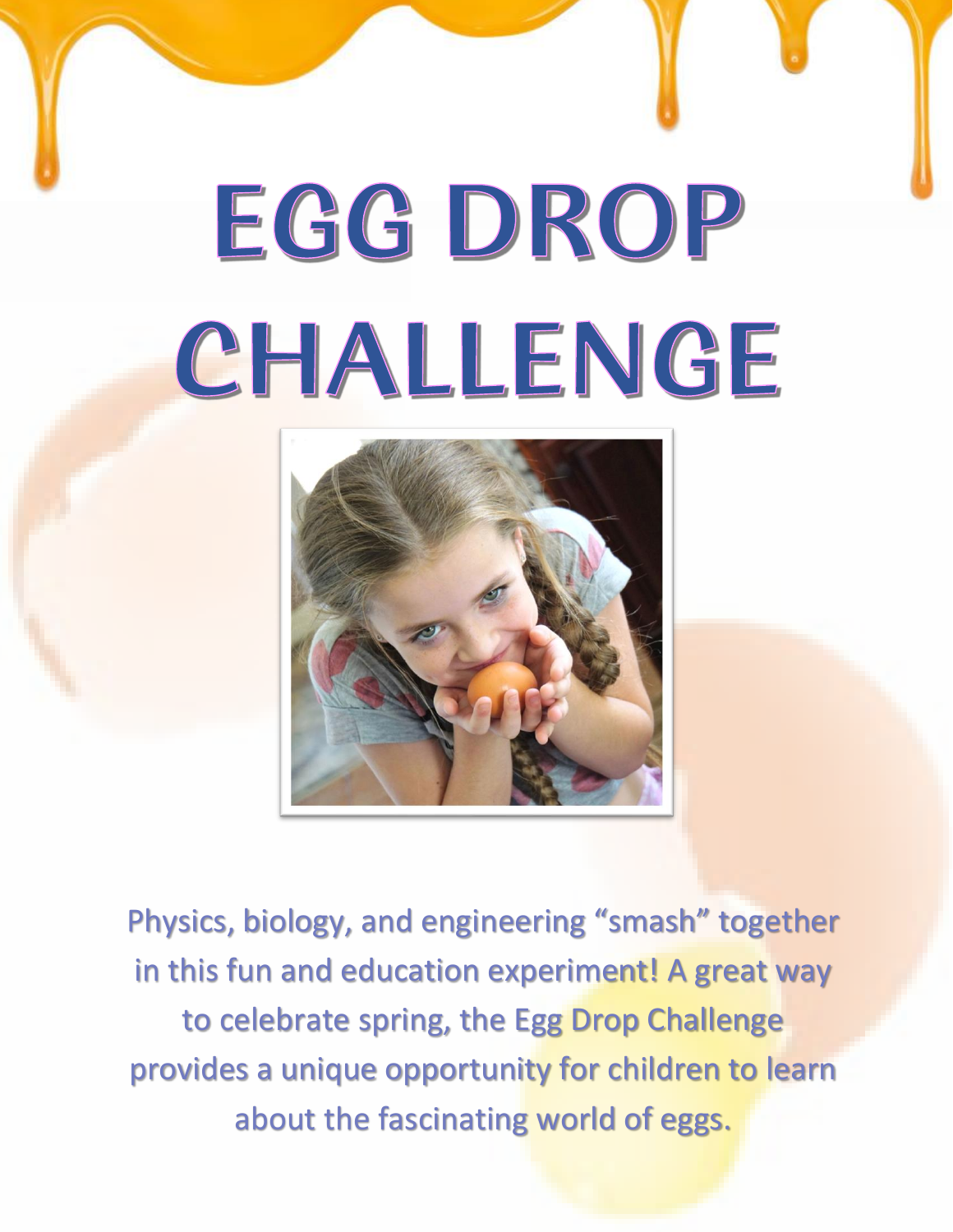

#### **Materials**

**Raw Eggs Household Items Tape Scissors Imagination**

# WHAT IS THE EGG DROP CHALLENGE?

This fun STEM experiment is a way for children be scientists for a day! Using their imaginations, they will be challenged to design a protective structure that will keep a raw egg safe when it is dropped. Engineers and scientists do this process for many things, such as designing cars to protect people in the event of a crash! In addition to being an engaging science experiment, it's an opportunity for some friendly competition and artistic innovation.

## WHAT IS HAPPENING?

Gravity is a force of attraction that pulls on a mass. Earth's gravity pulls on us and keeps us on the ground. When you drop your egg structure, gravity pulls it to the ground. The internal padding that surrounds your egg cushions it the way airbags in a car protect passengers. The external protection of your structure safeguards the egg by absorbing the impact felt when it hits the ground, just like the body of a car. Different designs create different physics reactions. Some will support the egg while others will jeopardize it.

## **Method**

- 1) **Get outside!** Go for a nature walk to look for nests. Birds are building them all over during the spring, which means they are laying eggs too- If you're lucky you will see some! There are all different types of nests, and only some of them are the cup shapes we see in trees. Look for *[THESE](https://kids.kiddle.co/Bird_nest)* different types of nests too!
- 2) **Collect Your Materials!** You will need a raw egg for every person taking the challenge. From there, simply gather materials from around your home that you think would help make a sturdy structure for your raw egg! Some suggestions: Egg cartons, cardboard, cotton balls, straws, tape, popsicle sticks, recycled plastic containers, cotton balls, toilet paper, balloons, newspaper, fabric, packing materials.
- 3) **Design!** Build a structure to house your egg, designing it to provide the most protection possible to keep it from cracking when dropped.
- 4) **Take the Challenge!** Drop your egg from up high. After it falls, open your structure to discover whether or not the egg has cracked.
- 5) **Investigate!** Examine the different structures and observe which protected the eggs and which did not. Together, ask questions as to why, analyze and interpret your data, and construct explanations that will help you design solutions for your next egg drop challenge. Science and engineering are all about testing, revising, and trying again. Design new structures based on these investigations and repeat the challenge. The design will get better and better each time!